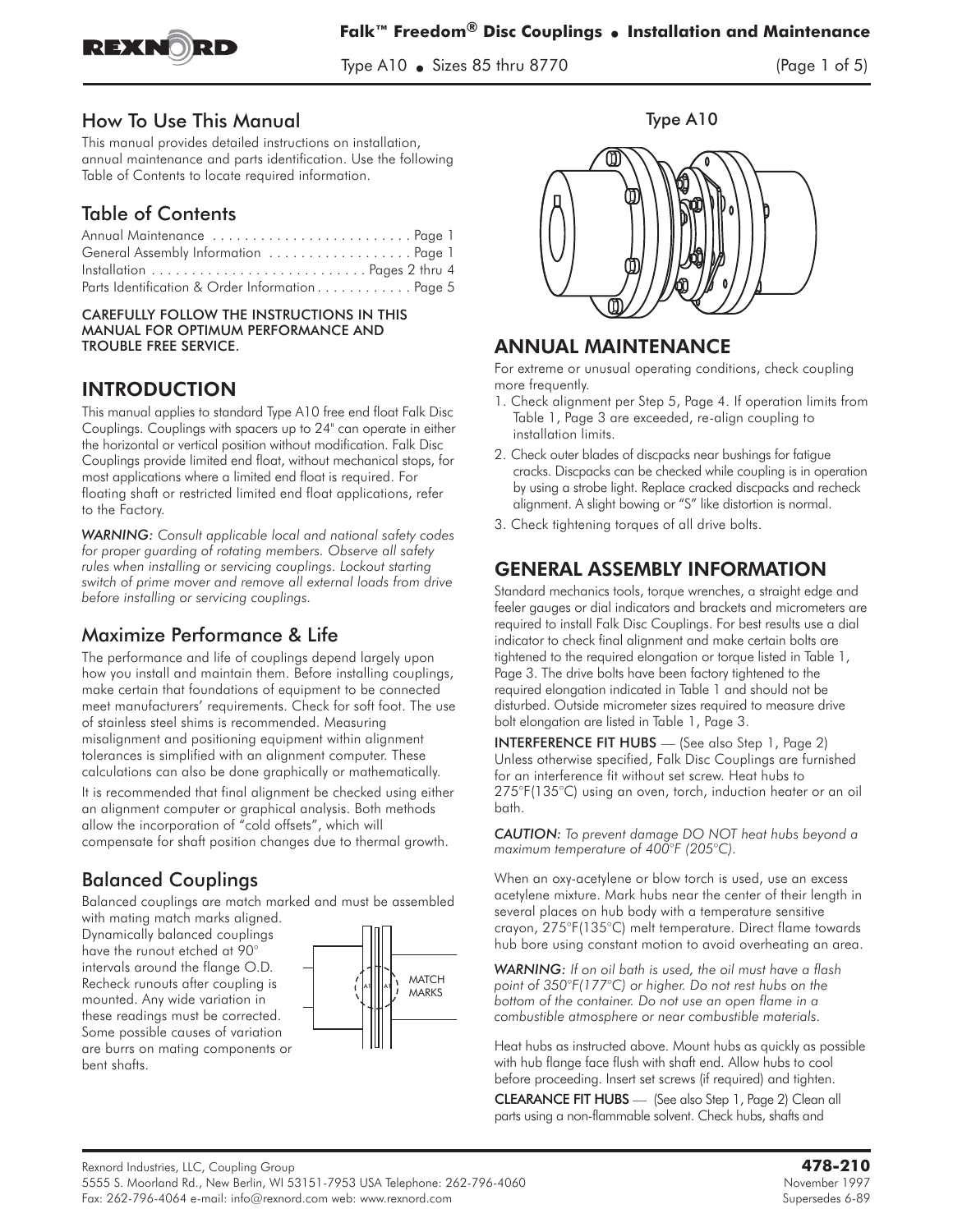$(\text{Page 2 of 5})$  Type A10  $\bullet$ 

size 85 thru 87 thru 87

keyways for burrs. Do not heat clearance fit hubs. Install keys, mount hubs with flange face flush with shaft ends or as otherwise specified

### INSTALLATION

and tighten set screws.

#### 1 — Mount Hubs

Lock out starting switch of prime mover. Check shafts, hub bores and keyways for burrs or nicks. Make certain key slides easily in shaft and hub keyways. (NOTE: Not all keys are square. Certain bore conditions require rectangular keys and these keys may be furnished with the coupling.) Heat hubs as instructed on Page 1. Mount hubs as quickly as possible with hub flange face flush with shaft end or as otherwise specified. Allow hubs to cool before proceeding. Insert set screws (if required) and tighten. Position equipment for approximate distance between shaft ends (BE) with minimum angular and offset alignment. The BE dimension equals X plus two times the GAP listed in Table 1, Page 3 plus the length of the spacer furnished.



 $BE = X + 2 Gaps + Space Length$ 



#### 2 — Check Angular Alignment

Take readings with an inside micrometer at 90° intervals between flange faces. If a dial indicator is used compensate for sag and attach it on one shaft and rotate the hub 360° while taking readings on the flange face as shown. Do not exceed installation ANGULAR limit specified in Table 1, Page 3. When using a dial indicator the best results are achieved by rotating both driver and driven shafts together.

REXR

*CAUTION: Dial indicator face readings should not be used on journal bearing equipment due to the liberal end float inherent in such a design.*

#### 3 — Check Parallel Offset Alignment

Lay a straight edge squarely across the top of the flanges of both shaft hubs as shown and also at a point 90° away. Check clearance with feelers. Multiply this clearance by two (2). This value must not exceed the installation PARALLEL OFFSET as calculated in Table 1, Page 3. If a dial indicator is used, compensate for sag and attach it on one shaft and rotate the hub 360° while taking readings on the other hub male register outside diameter. Do not exceed the installation PARALLEL OFFSET limits as calculated in Table 1, Page 3.



4 — Install Spacer, Discpacks and Adapter Assembly After tightening foundation fasteners, recheck alignment and BE dimension. Check hubs and adapter mounting surfaces for nicks and burrs and remove with a minimum of material removal.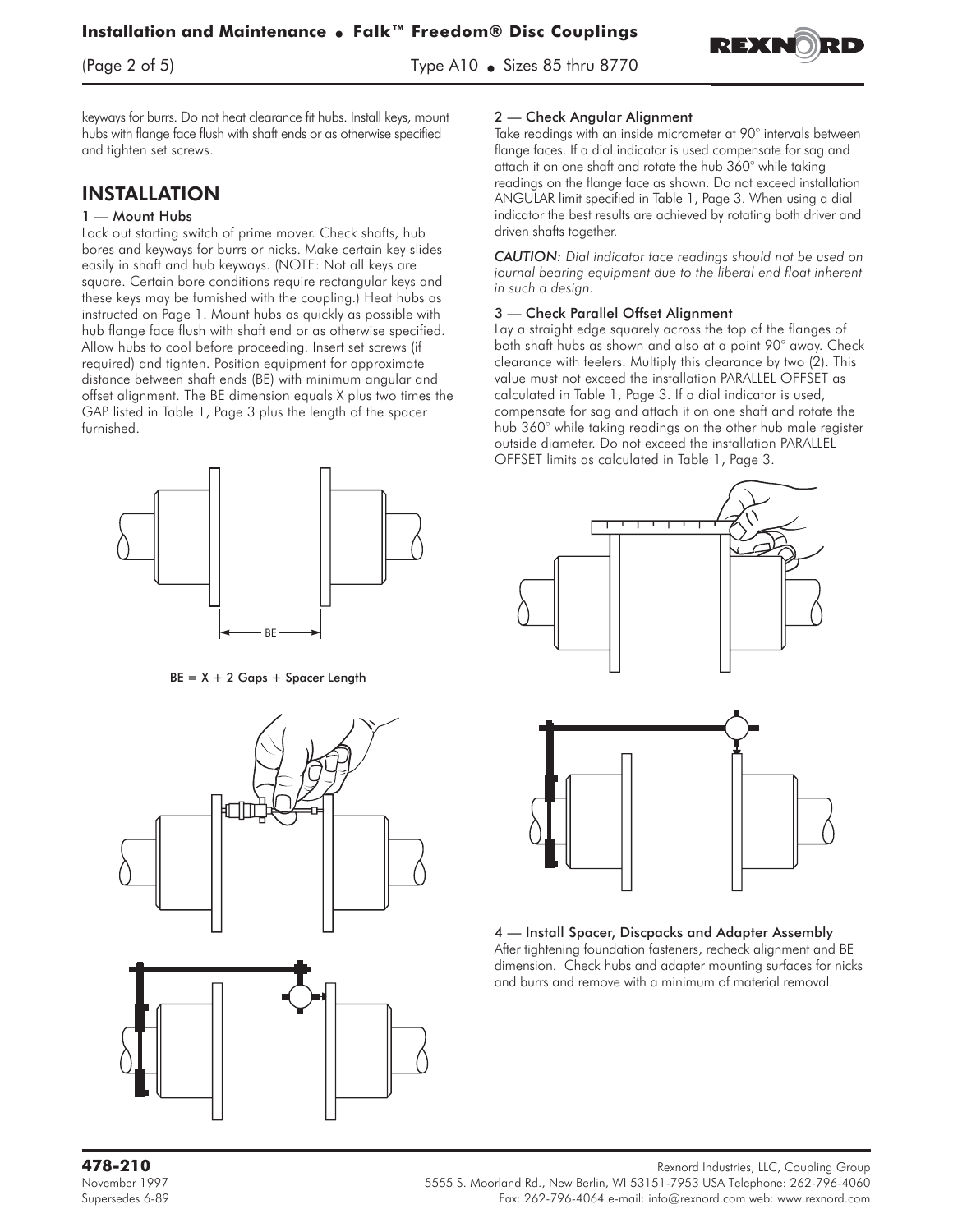

Type A10  $\bullet$  Sizes 85 thru 8770  $\frac{1}{2}$  the state state  $\frac{1}{2}$ 

A. Sizes 85FD06-1700FD06 — Insert installation/removal bolts provided through clearance holes in spacer and into tapped holes in adapters. See Table 2. Assemble all fasteners to a "finger tight" condition. Then tighten each fastener in both flanges an additional 1 1/2 turns from the finger tight position. This will draw the adapters towards the spacer and allow the spacer assembly to clear the registers on the adapter hubs.



B. Sizes 2500FD08-8770FD08 — Assemble compression cap and installation/removal bolt on to each main element bolt end which protrudes through the large holes in each flange of the spacer. Position compression cap legs such that they do not cover any portion of the large holes. Tighten installation/removal bolts to a finger tight condition. Continue until all compression caps are in position. Then tighten all compression cap installation/removal bolts an additional 1 1/2 turns drawing the



adapter toward the spacer and allow the spacer assembly to clear the register on the adapter hubs.

- C. Place compressed assembly into position. If additional compression is required, tighten each installation/removal bolt on each end an additional 1/2 turn. Align match marks on flange O.D. if present.
- D. Dip adapter bolt threads in SAE 30 oil and insert bolts with lockwashers through hub flange holes and engage tapped holes in each adapter. REMOVE ALL INSTALLATION/REMOVAL BOLTS FROM BOTH FLANGES and put in a safe place for future use should center section assembly require removal. Tighten adapter bolts to the recommended torque as given in Table 1.



TABLE 1 — Installation and Alignment Data – Inches

|             |      |      | BE                    | <b>Installation</b>                          |                                | <b>Operation - Max</b>       | Axial •             | Adpt. Bolt                            | <b>Drive Bolt</b>                            |                                        | Outside                          |
|-------------|------|------|-----------------------|----------------------------------------------|--------------------------------|------------------------------|---------------------|---------------------------------------|----------------------------------------------|----------------------------------------|----------------------------------|
| <b>SIZE</b> | Gap  | X    | <b>Tolerance</b><br>土 | Angular $\star$ (TIR) $\dagger$<br>Max.-Min. | <b>Parallel Offset # (TIR)</b> | Angular † (TIR)<br>Max.-Min. | Float<br>Max. $\pm$ | Tightening<br>Torque —<br>lb-ft Oiled | <b>Tightening</b><br>Torque –<br>lb-ft Oiled | <b>Drive Bolt</b><br><b>Elongation</b> | <b>Micrometer</b><br>$Size - in$ |
| <b>85FD</b> | .405 | 1.04 | .015                  | .015                                         | $.0030$ X (BE $- 1.445$ )      | .030                         | .106                | 6.7                                   | 21                                           | $.0025 - .0030$                        | $1-2$                            |
| 190FD       | .495 | 1.36 | .015                  | .017                                         | $.0030$ X (BE $-1.855$ )       | .034                         | .121                | 6.7                                   | 54                                           | .0035-.0045                            | $1 - 2$                          |
| 340FD       | .525 | 1.50 | .015                  | .020                                         | $.0030$ X (BE $- 2.025$ )      | .040                         | .139                | 15.7                                  | 84                                           | .0035-.0045                            | $2 - 3$                          |
| 625FD       | .600 | 1.90 | .015                  | .022                                         | $.0030$ X (BE $- 2.500$ )      | .044                         | .150                | 28                                    | 169                                          | $.0050 - .0060$                        | $2 - 3$                          |
| 1080FD      | .675 | 2.20 | .015                  | .026                                         | $.0030$ X (BE $- 2.875$ )      | .052                         | .160                | 74                                    | 289                                          | $.0060 - .0070$                        | $3 - 4$                          |
| 1700FD      | 750  | 2.60 | .015                  | .030                                         | $.0030$ X (BE $-3.350$ )       | .060                         | .212                | 74                                    | 460                                          | .0065-.0075                            | $3 - 4$                          |
| 2500FD      | 895  | 2.46 | .015                  | .023                                         | $.0020$ X (BE $-3.355$ )       | .046                         | .170                | 137                                   | 466                                          | .0070-.0080                            | $3 - 4$                          |
| 3160FD      | .851 | 2.92 | .015                  | .025                                         | $.0020$ X (BE $-3.771$ )       | .050                         | .196                | 137                                   | 466                                          | $.0065 - .0075$                        | $4 - 5$                          |
| 4630FD      | .851 | 3.28 | .015                  | .028                                         | $.0020$ X (BE $-$ 4.131)       | .056                         | .231                | 237                                   | 688                                          | .0065-.0075                            | $4 - 5$                          |
| 6470FD      | .060 | 3.78 | .015                  | .031                                         | $.0020$ X (BE $-4.840$ )       | .062                         | 243                 | 137                                   | 973                                          | $.0090 - .0100$                        | $5 - 6$                          |
| 8770FD      | .095 | 4.44 | 015                   | .034                                         | .0020 X (BE - 5.535)           | .068                         | .255                | 137                                   | 1333                                         | $.0110-.0120$                          | $5 - 6$                          |

H BE maximum minus BE minimum from Step 2.

† GAP maximum minus GAP minimum from Step 5.

‡ EXAMPLE: A Size 85FD06A 10 with 5" BE. Installation Parallel Offset (TIR) = .0030 x (5 - 1.445) = .011" TIR.

- Values are for installation without misalignment.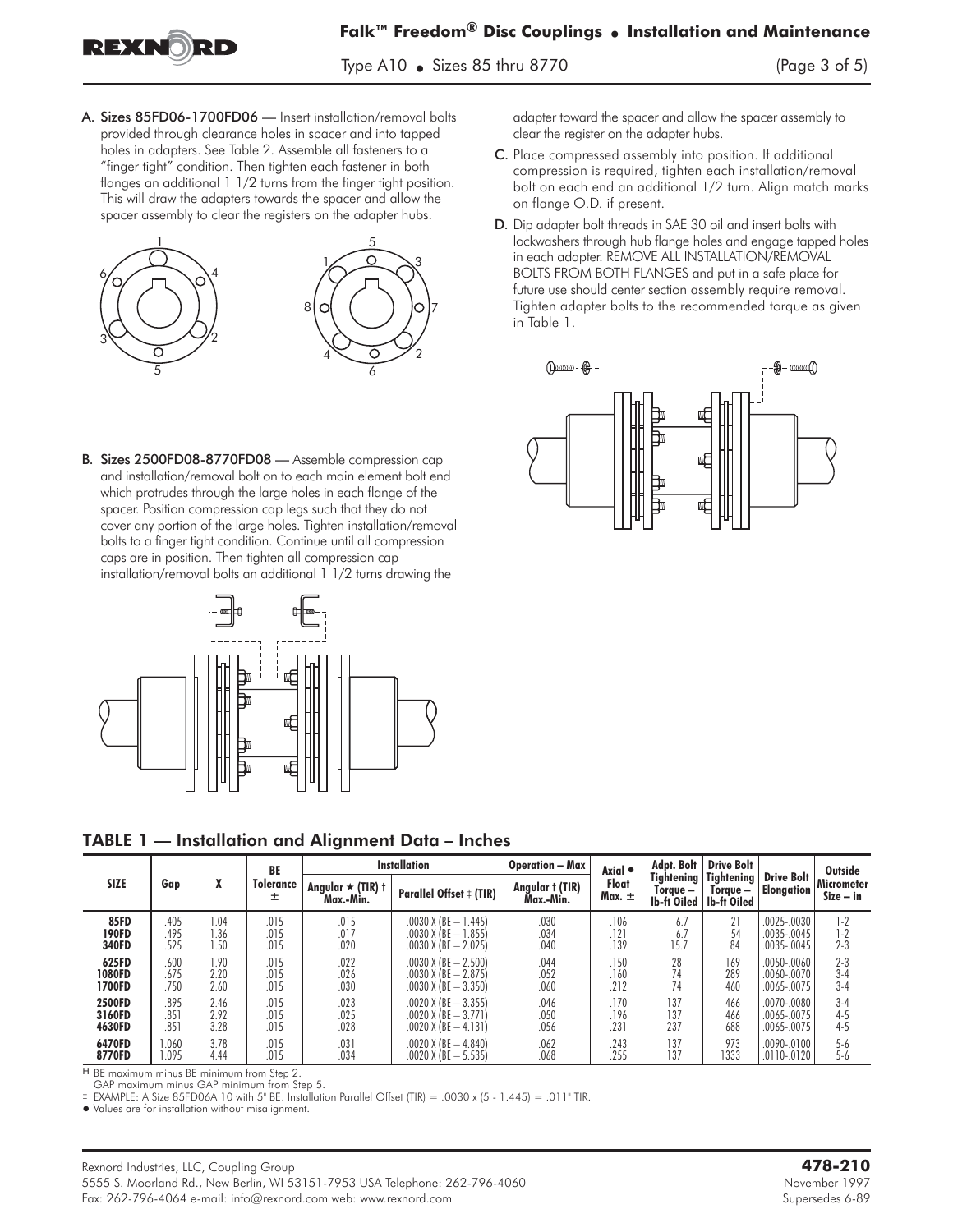5. Final Alignment - Attach dial indicator to hub as shown and take 360° readings as close to spacer flange outside diameter as possible. Alternate method is to measure the difference in minimum and maximum gap between adapter flange and spacer flange on both ends of the coupling. Do not exceed the installation ANGULAR limits specified in Table 1. Refer to the Factory for a more accurate alignment using the Reverse Dial Indicator Method.





| <b>TABLE 2 - Installation/Removal Bolts</b> |  |
|---------------------------------------------|--|
|---------------------------------------------|--|

| <b>SIZE</b>                      | Quantity       | <b>Bolt Size</b>                                                                 |
|----------------------------------|----------------|----------------------------------------------------------------------------------|
| <b>85FD</b><br>190FD<br>340FD    |                | $.3125 - 18$ UNC x 1.000<br>.3125-18UNC x 1.000<br>$.2500 - 20$ UNC x 1.500      |
| 625FD<br><b>1080FD</b><br>1700FD |                | $.3125 - 18$ UNC x 1.500<br>$.3750 - 16$ UNC x 1.750<br>$.3750 - 16$ UNC x 1.750 |
| 2500FD<br>3160FD<br>4630FD       | 8†<br>8†<br>8† | $2500 - 20$ UNC x 0.500<br>$2500 - 20$ UNC x 0.500<br>.3750-16UNC x 0.625        |
| 6470FD<br>8770FD                 | 8†             | $.3750 - 16$ UNC x 0.625<br>$.3750 - 16$ UNC x 0.625                             |

† Bolts to be used with compression caps originally furnished with coupling.

6. Discpack Replacement — Should discpacks require replacement, it is recommended that new drive bolts, overload washers and locknuts also be obtained. If center assembly was balanced (with match marks), return entire center assembly to Factory for reassembly and balancing.

REXI

- A. Remove old discpacks from adapters and spacer and discard.
- B. Install overload washers onto half of the new drive bolts provided and dip threads of ALL drive bolts in SAE 30 or equivalent oil. Insert drive bolts with overload washers through alternate holes in each discpack and through the small holes in each end of the spacer and install nuts until bolts protrude through nut. DO NO FULLY TIGHTEN.
- C. Insert the remaining drive bolts from the counterbore side of each adapter through the three small non-threaded holes and through the remaining holes in each discpack. These bolts should now be protruding through the large holes in each flange of the spacer. Install the remaining overload washers and nuts onto these bolts. All nuts should be on the spacer side and all bolt heads located in the adapter.
- D. Tightening of all drive bolts should be done with the center component assembly in a horizontal position. The most reliable method of tightening drive bolts is achieved using Drive Bolt Elongation. Measure the length of the #1 drive bolt with an outside micrometer and record. Hold the drive bolt head and tighten the nut to the tightening torque listed in Table 1. Recheck drive bolt length. Subtract the first reading from the second reading. Compare the difference to the elongation listed in Table 1. If required, increase or decrease tightening to achieve proper elongation. Repeat this procedure for each drive bolt in cylinder head fashion illustrated below.

#### DRIVE BOLT TIGHTENING PATTERN